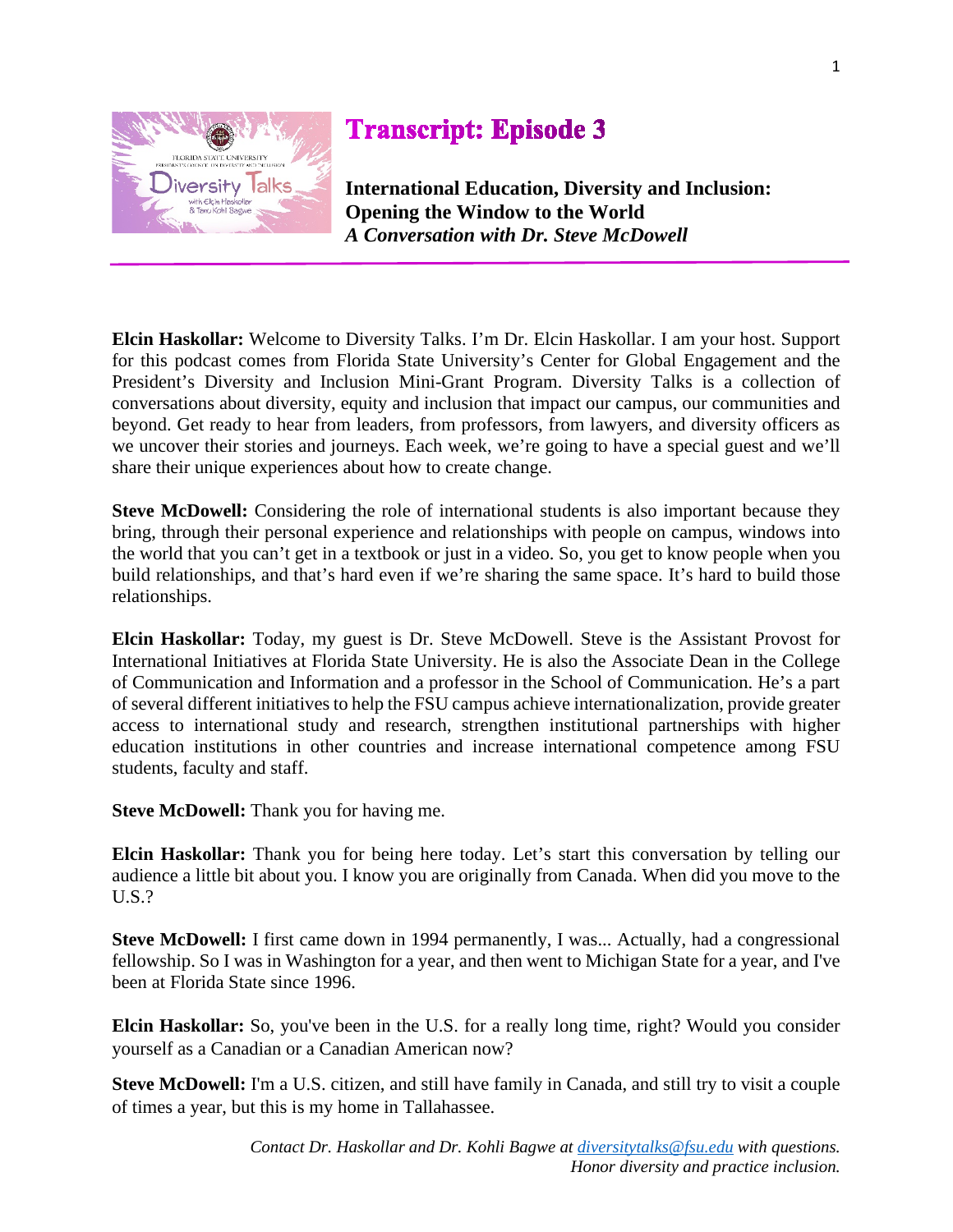**Elcin Haskollar:** And that's wonderful. I know that what I'm about to ask you is a tough question because oftentimes it's harder for people to talk about themselves and put themselves into a box, but I would love to learn a little bit about some of your core values to who you are, and then your cultural identity. So how would you define your cultural identity?

**Steve McDowell:** Certainly, as you pointed out, I'm from Canada, so growing up, some of the debates and controversies that we had in the 60s and 70s included the role of French and English languages and cultures in Canada, and the role of multiculturalism, that there was a lot of new Canadians coming from different parts of the world, and also the relationship with aboriginal peoples, with First Nations, who have often and still experience discrimination and ill treatment. And so those debates, I think shaped my sense of what it meant to be a Canadian and what meant to be a citizen in a country where you have those types of debates animating public discourse.

**Elcin Haskollar:** And when you're thinking about some of your core values, what are some of those things, considering your background in Canada and with issues of multiculturalism in there?

**Steve McDowell:** I think interest in other cultures is one thing that I've enjoyed and really benefited from over my life, and also respect for other cultures. My own personal intercultural experiences included working for my sister and brother-in-law in a farm in Quebec when I was a teenager, and then after high school doing a church service project in Mississippi and Arkansas, in the United States, and getting to know people in those cultures. So, I really do think my interest in other people, other cultures is one of my core values, and then trying to understand what it means to respect and understand each other.

**Elcin Haskollar:** It sounds like you have a pretty multi-cultural upbringing. I know that you received your PhD in international affairs, like myself, but yours is from York University in Canada. Then, you got a fellowship that brought you closer to some of the South Asian countries like India. And I know that your work is built on the foundations of diversity, and you work with international students, you're very supportive of international students, you are teaching your course on International Communication course. So, when you're thinking about all of your personal experiences in Canada, in Southeast Asia, and here in the United States, can you give us some specific examples of how these experiences shape your personal perspectives on international education?

**Steve McDowell:** Certainly. I think as a starting point, we have to kind of understand that our personal experiences are one of many possible experiences that people might have in the world. So, it's easy for students in the United States to think, "Oh, this is the way that television is. This is the way that people communicate with each other, or enjoy sports," And so, many of our cultural practices, and I focus primarily on media practices, we think, "Oh, that's how it's done." And so, a big part of my focus on international communication with students is to try and understand how people use media, how the media is organized, how culture is organized in different countries. So, my courses themselves don't focus as much on the interpersonal intercultural communication, which we think of as intercultural competency, but on trying to understand media systems and media use in different countries around the world.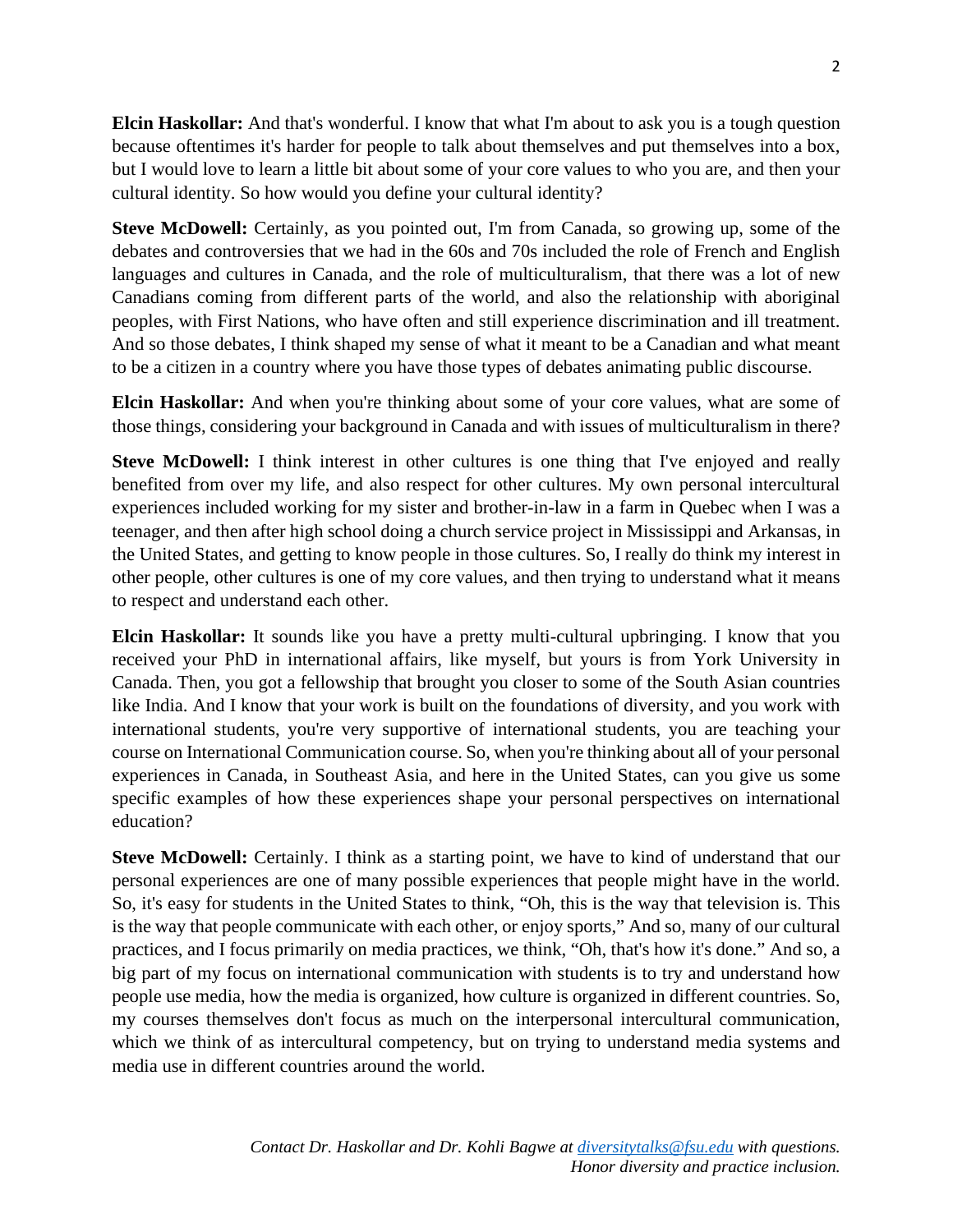**Elcin Haskollar:** Let's talk about diversity, equity and inclusion in higher education, 'cause this is the term that we hear a lot about. And people do have a different conception of what diversity really is and what it might look like in colleges and universities, because for some people, this concept can be purely domestic as opposed to others, it could involve a lot of internationalization and international aspects. So for you, what does diversity and inclusion mean here at FSU, and how are we growing this concept on our campus?

**Steve McDowell:** Certainly starting from the domestic debates in the United States, diversity equity inclusion would say, "Well, how do we include the groups that haven't had access to education, public services and economic activity in United States?" So, making sure that people of color, people from rural areas, people from less wealthy backgrounds have access to the opportunities that higher education provides. And certainly FSU has really taken some major initiatives in that area with student success initiatives, with the CARE program, trying to welcome and really support students, and not just getting them into the university, but making sure they're going to be successful, and they getting the support from a cohort of friends and fellow students, from faculty and staff, so I think that's one area of diversity, equity, inclusion is, "Who are we serving, in terms of the students?" Considering the role of international students is also important because they bring, through their personal experience and their relationships with people on campus, windows into the world that you can't get in a textbook, or just in a video, so you get to know people and build relationships. And that's hard even if we're sharing the same space, it's hard to build those relationships. So, one of the programs on campus that does a great job with that is the Center for Global Engagement, that has a whole bunch of different programs, like the international coffee hour, to facilitate the building of relationships between students from United States and countries around the world. So, I think domestic inclusion in our programs, thinking about international students, and I think perspectives that we have in our research questions, in our research are another important part of diversity that includes international. So, many of our faculty have research projects that are all around the world. Learning Systems Institute is a research unit that has projects, a lot of them in Africa, but also in South East Asia, and so a really strong record of international education consulting. And then part of our curriculum and program, what we teach, what are the subjects, what's the content of courses, I think is another area of diversity that that's the job of a university to open up the world and have music, languages, cultural studies, as well as scientific and engineering studies that really engage the world and reach out to the world.

**Elcin Haskollar:** So, all of these things that you just mentioned are actually core components of campus internationalization. And I know that you're working really, really hard to try to internationalized the FSU campus, and also your work approaches diversity, equity, and inclusion from this perspective of working together to internationalize our campus. And I really want our audience to understand the role of internationalization, and how it fits within the realm of diversity, equity, and inclusion. But before we do that, I want us to provide some clarifications on what does it mean to internationalized a university campus? What does it mean to you, and can you give us some specific examples? I know that you mentioned some perhaps you could elaborate on one of them?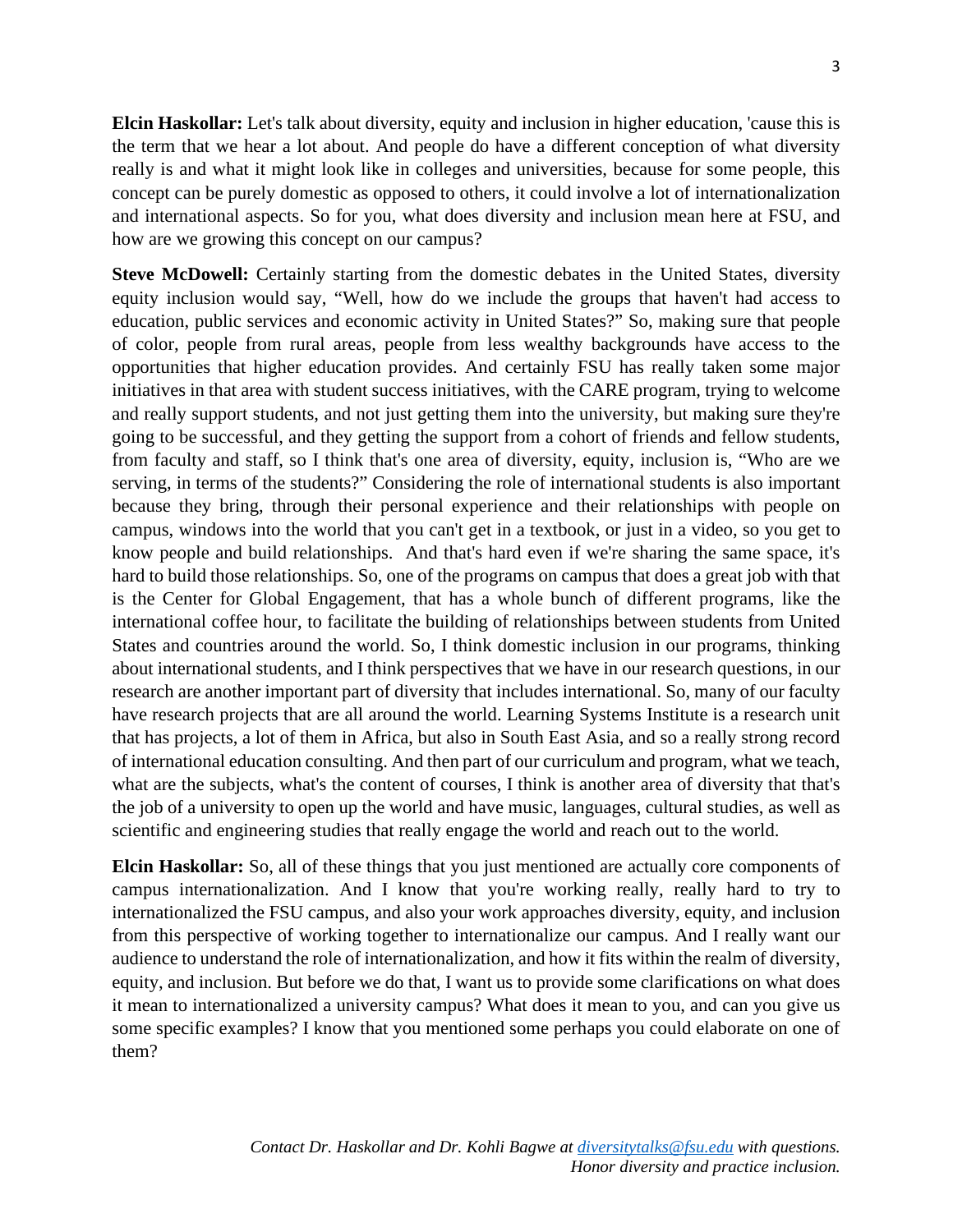**Steve McDowell:** Internationalization is a very comprehensive project and just as universities have so many things going on, we have student activities, we have courses, we have research, we recruit faculty, graduate students, undergraduate students. So, one form of internationalization has been what they call "mobility", that students and faculty go to other parts of the world and engage in research, instruction, learning in those different contexts, and learn about those countries and societies through that mechanism. Another part is called internationalization at home, where we try to do more things on campus. Like I mentioned, coffee hours, conversation clubs, where we learn about the world, not by having to go somewhere else in the world. And I think that potentially gives more access to students who maybe don't have the time in their academic programs or don't have the money to engage in international mobility. Another part is faculty research. So as a comprehensive program, internationalization includes lots of different dimensions, but those are just a few examples.

**Elcin Haskollar:** So, you define internationalization in two parts, one being the mobility that students and faculty can go abroad to conduct research abroad, students can intern abroad, volunteer abroad, and then the other aspect was this aspect of internationalization at home. And I know that you are, and again, a senior leader, you are at the table making decisions on how we can incorporate a form of global learning within the university's general education classes. And as you were explaining these efforts of internationalization at home, right, has been enabled by the movement of globalization, which has given us lots of opportunities to connect our students with other cultures, and to help them gain skills like civic and global citizenship, and there are so many different ways that students can expand their global learning and really connect their classroom knowledge with the outside world, and authentically engage with the world. So, to clarify for our audience, what is global learning? When we are talking about internationalization at home and integrating global learning into the course curriculum for students, what is global learning and what is the vision of it? And other than studying abroad, what are some of the types of global learning initiatives at FSU?

**Steve McDowell:** As a concept, global learning tries to help us expand the scope of how we think about problems, how we think about questions and issues. Some of it might be multicultural, learning about other countries and other cultures. Others might be looking at the scope of an environmental issue, that is it doesn't stop at a country's borders, we are looking at a human rights issue, thinking about it in the global perspective is how problems in one country flow into or related to issues and practices in other countries. So, global learning as a strategy is, again, has multiple dimensions, one is the scope and one is opening up your focus to specific other places. I think in terms of our approach, again, it's very diverse, that is we have some university-wide requirements, the multicultural requirement, the diversity requirement, so that you have to take a course that includes some content, so that's one part of our strategy. Another part of our strategy is the experiential learning requirement that all students will have some hands-on applied learning opportunity, so that might be an internship, it might be a service opportunity, a leadership opportunity. And we're trying to make sure we have some international and intercultural opportunities on the experiential learning track as part of our strategy. But this global learning as an overall strategy, it has to... The university has really embraced it, you want it to be reflected in the basic division courses, so that students take in the first two years, but also in the upper division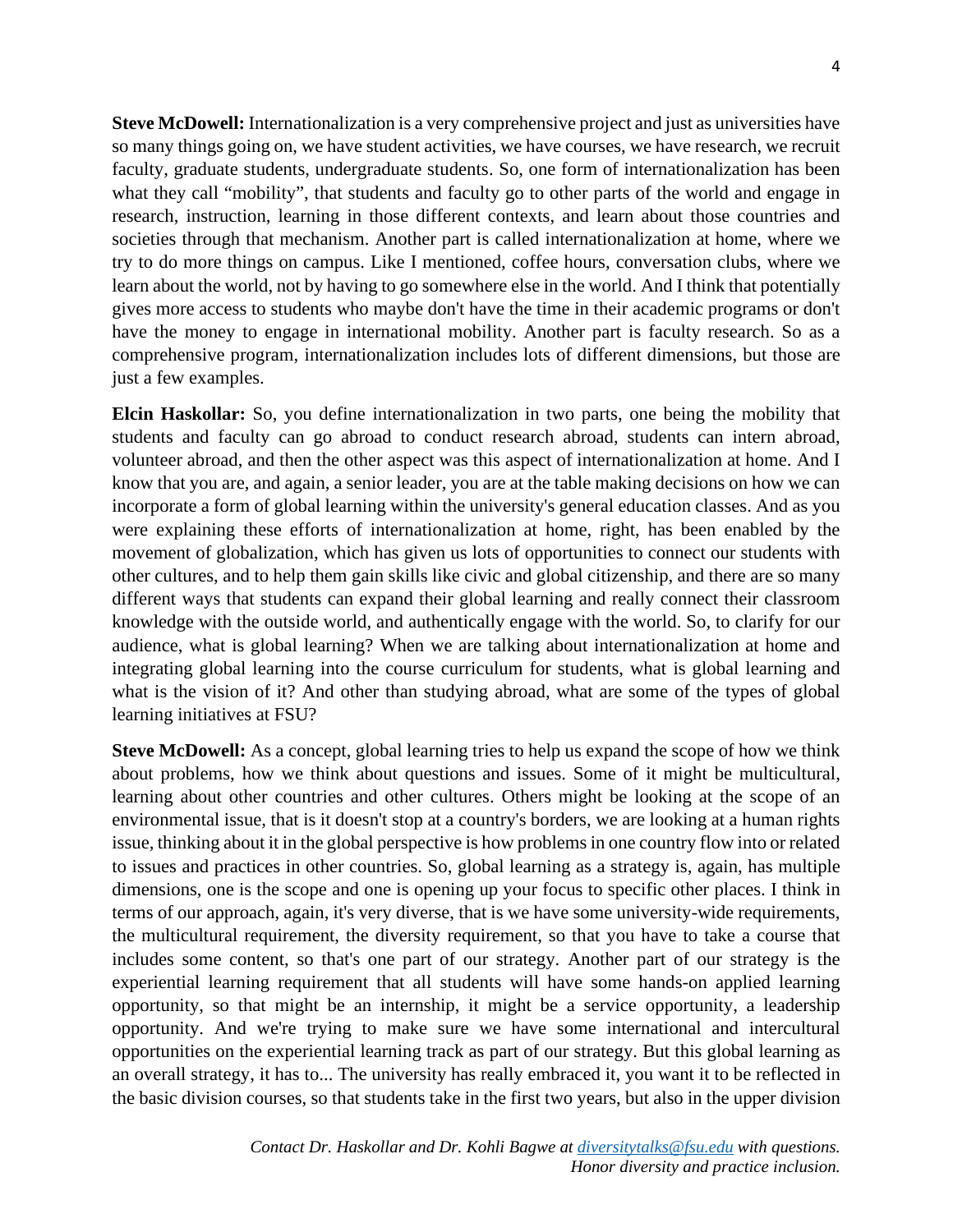courses that people take in their majors. And so, that's a very comprehensive and pervasive approach.

**Elcin Haskollar:** Absolutely, and I'm perhaps biased, but I think global learning is really essential in helping students fill the gaps in their learning by adding a real value to be applied in the workplace. So obviously, the covid 19 pandemic has been really terrible for millions of people around the world, and it did drastically change how we view and conduct education around the globe, and it did impact more than 2 billion students in the entire world. But I think that one of the really aspects of the pandemic is that although it put a pause on many of the international initiatives that we consider as the backbone of international education, it also did force educators, like myself and yourself ,to really think outside of the box and come up with innovative ways for inter-cultural exchange. I know that you're involved with many different things here at FSU, can you think of any innovative intercultural exchange ideas that we are trying to implement and push on our campus?

**Steve McDowell:** One thing that's worked out pretty well in the last number of semesters has been the idea of a virtual internship, that students, instead of having to go to a workplace, can go online and be part of an organization and part of its work and its organizational culture, but do that virtually. And it's different, but many organizations had to go virtual as part of the covid epidemic. Another approach that you and your colleagues are involved in is called Collaborative Online International Learning, where as part of the course content, you might have a project where you collaborate with students in another country. Two examples from my own work is we've had a South Asia Media and Cultural Studies Conference that we just had our seventh Conference this year, and for the last few years, we've had some presenters who joined us virtually through Skype or some other virtual platform. This year, we went online entirely, and we put the conference in the morning for three days, so that people from Europe and South Asia could participate without having to stay up in the middle of the night. And as a result of going virtual, we were able to attract and include a lot more diverse range of scholars from Europe, and South Asia, and the United States. So, there are actually some big advantages to moving to a virtual conference, even though we miss being in person, and having lunches together, and coffee breaks together, and talking informally in that way. I also included in my classes this spring a guest lecture from one of our alumni who's working in a non-governmental organization dealing with environmental issues, but who's based in Germany. And so again, we had a great session with her, but didn't have to have the expense and time of her traveling to campus here. So we've tried to be innovative and take advantage of the new technologies and network-based opportunities for connecting with people, for collaborating with people.

**Elcin Haskollar:** And I think these virtual opportunities are really great experiences for students because it gives them the opportunity to engage with other cultures and really discover the connections between the local issues in their local communities and the global issues in a larger context. And over time, they also build intercultural skills and global competencies, which are really essential skills in the workplace, 'cause when we are talking about post-graduation and trying to find a job and working efficiently and effectively with people across different cultures, students will need these skills in order to thrive and succeed in the workplace. You mentioned the South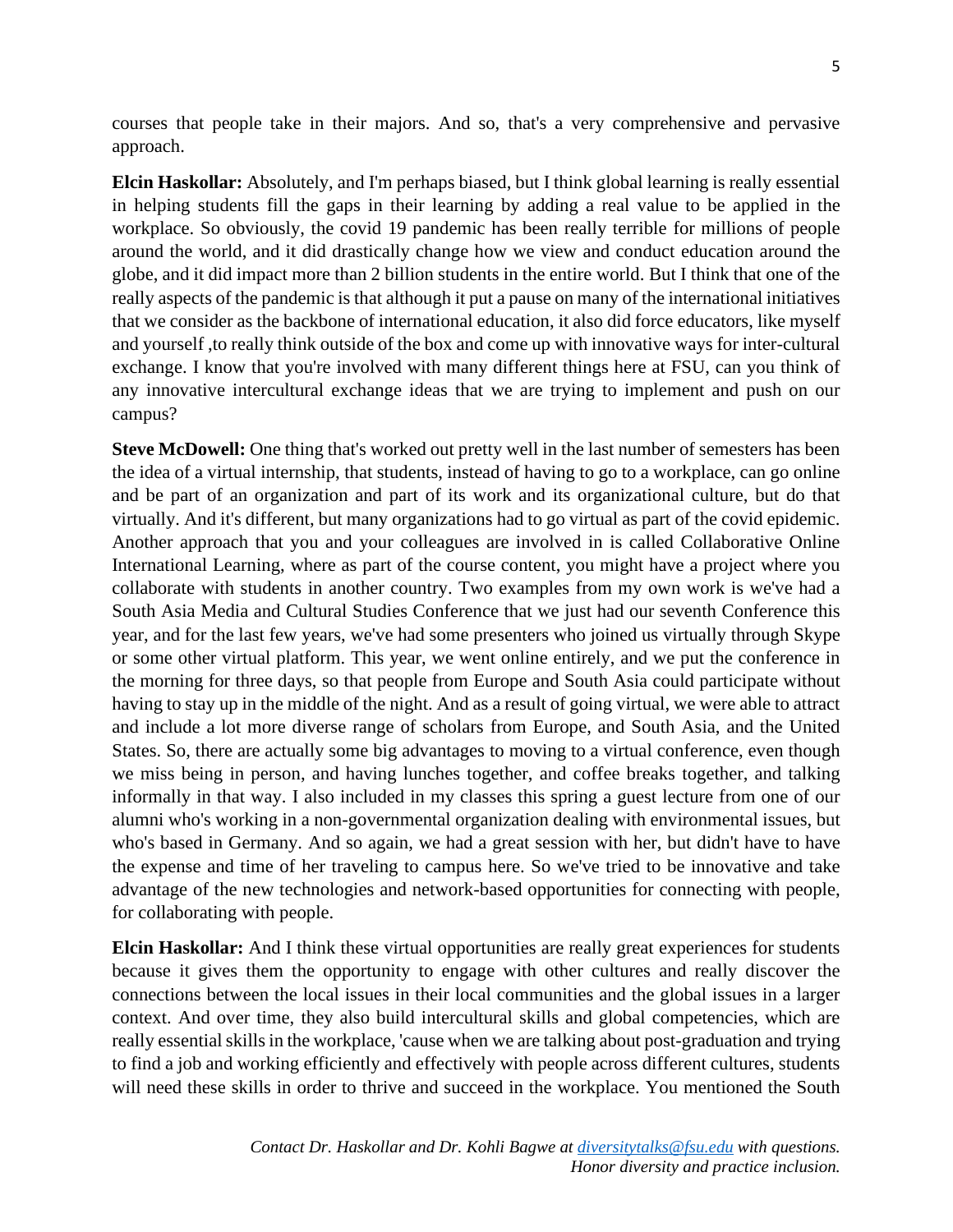Asian Media and Cultural Studies Conference, which you started seven years ago with your colleagues from the College of Communication, and as you were saying, because the format was virtual this year, you were able to really capture an audience from all around the world, and it's been really successful. So, I'm really curious to know, how does a conference like this contribute to your perspectives on diversity, equity, and inclusion?

**Steve McDowell:** Certainly having face-to-face, well, virtual face-to-face connections with people from different countries is one of the best ways of learning. So, actually hearing what people are doing. We could expand in a virtual conference format to allow students to speak more informally, that's a technique we haven't... we talked about, but we weren't able to use this, some of the conferences we have gone to have used the kind of virtual coffee hours where people can talk, so you're not just hearing presenters. So, I think that's one of the ways that we can expand intercultural learning.

**Elcin Haskollar:** Absolutely. So, when we put all of these to get these things together, trying to prepare students to work across cultures, making sure that the university classes, courses are preparing students to thrive in the workplace, but they're also incorporating international perspectives and non-dominant perspectives. What are some of the challenges of doing this type of work?

**Steve McDowell:** Certainly, the university is a really busy place, so the strength of a university is to say, we have 100-200 tenure track faculty, we've got 800 or more specialized faculty, and we benefit from allowing them to pursue problems that are important for society, problems that are important for their field. So, we go in different directions, and we work in departments, we work as colleagues and collaborators, but there are so many different priorities, and their legitimate priorities. We have entrepreneurship is one of the priorities for the university. So, one of the challenges, which I think we've done a good job at addressing, is how does internationalization connect with some other priorities of the university? So for instance, in the strategic plan that we're about, in year three or four of our strategic plan, one of the key items is called enhanced global experiences in learning. And under that general category, we've included participation in the Global Citizenship Certificate, participation in study abroad, certain courses that have intercultural content, our Garnet and Gold Scholar Society has an international component. So, we've picked up about 17 or 18 metrics to try to track, but the overall umbrella there is student success. We believe that intercultural learning and intercultural expectation enhances, as you pointed out, the student's ability to succeed as a citizen in their careers and understand the world and work more effectively with others. And it contributes to what we find in a national study called the Consortium to Advance Student Success through International Education, or CASSIE is the acronym. They've looked at the record of students from 2010-2011 in terms of graduation time, successful graduation and found that international education engagement, whether through study abroad or through languages, actually contributes to on-time graduation and fewer courses, not taking a lot of extra courses during their graduation. So, that's a national study, including about 30 universities, but it confirms what we believe is the connection between global education and why we do it is because it's important for the students. It helps prepare them for their world, and as a kind of a student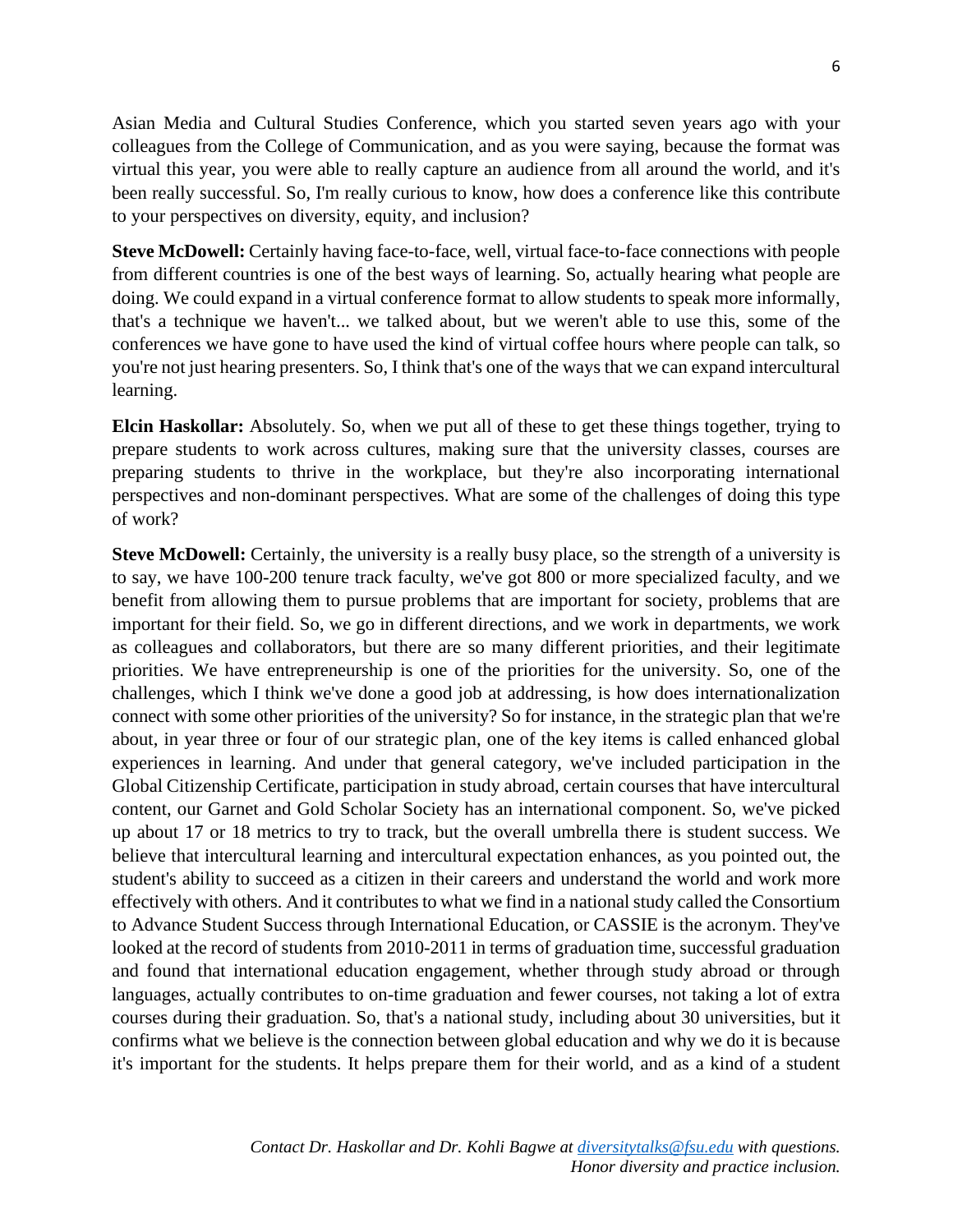success metric, we're looking at are they getting to graduation successfully, and are they prepared for graduate school and careers after that?

**Elcin Haskollar:** Absolutely, I wholeheartedly believe in what you just said, the purpose of education cannot be just providing technical skills, but also helping students fill in the gaps in their learning by providing these really essential soft skills of working together effectively and efficiently to be able to relate, understand, and empathize with each other's perspectives. Because when we are talking about issues of racism, or ethnocentrism, or a stereotyping, I mean these are global issues, and I think that when we are tackling global issues, we need to have global solutions. And for that students need to have these skills of global-mindedness, and everything that you mentioned does provide students with these experiences, and I think they are so, so, so essential and they're adding real value to be applied in the workplace and in real life, and essentially it makes them better human beings, in my humble opinion.

**Steve McDowell:** I'll mention a couple of other examples is the Undergraduate Studies Office has a program called Global Scholars, and they're specifically identifying and including students who don't have maybe the kind of background of more privileged students, but trying to get them into international experiences or intercultural experiences, and supporting them through assistance in writing applications to get Gilman scholarships or get other types of scholarships. So that's really important to make sure that our internationalization strategy, or at least the international mobility part, doesn't just fall to the students who already have some advantages in terms of family financial support. Secondly, we have an Office of National Fellowships that helps students across the university, including more upper division students, seek out fellowships. Again, meeting the students where they're at, listening to their needs, and then designing program support, in this case, to kind of enhance global learning that really does help move those students from where they are, and not just assuming that they have a certain background or a certain level of preparation.

**Elcin Haskollar:** Absolutely, I think it's really important because when you're talking about students going abroad, whether they're studying abroad, or interning abroad, or volunteering abroad, we see that there are some students with specific challenges. Specifically, underrepresented groups such as students of color, students of disabilities, and those students who come from socioeconomically disadvantaged backgrounds. They are less likely to participate in studying abroad, interning, or volunteering abroad. So to you, to ensure that going abroad is accessible for all students, but especially for these students that I just mentioned, what are some of your recommendations? I know that you mentioned the fellowships and the scholarships, what are some other ideas that you would recommend?

**Steve McDowell:** I work with our university international travel safety and risk managers, so we're looking at making sure that our experiences are safe and we're providing information to students about what potential risks are. But one of the conversations we've had is with our disability office and trying to find out what would be the ways where we could make accommodations. Now students have a range of conditions and abilities, and so it's not something you can do one size-fits all, but we do have information to say, "Okay, in London, these types of facilities are available? Does public transportation have accommodations?" Whereas if you go to another country, maybe it'd be harder to get those types of services because of national conditions and laws. And so, there's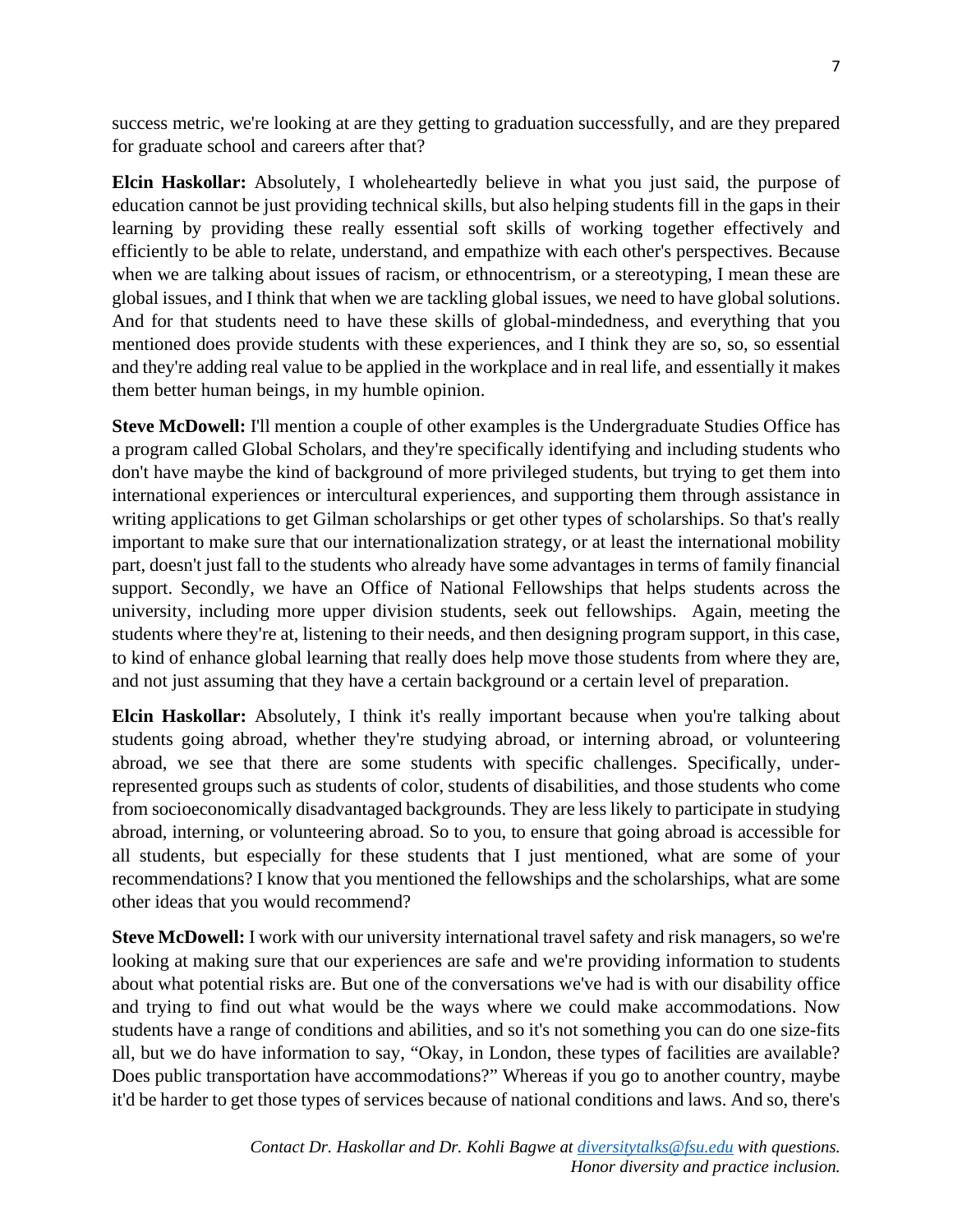an organization called Mobility International that specifically focuses on that, including people with disabilities in international experiences. And so, sometimes this might be mental health issues, or things that you can manage at home because you've gotten a network of providers and a network of support, but how do you then feel confident to go outside of that network and participate in international experience? But then also ensuring that people have access to the supports they need. So, it's additional work for the students and for their advocates, but that's an area where we have, I think, some good partnerships and our international programs can work with students to help provide them information about what's available in those different sites.

**Elcin Haskollar:** Absolutely, and one thing that you were saying is that, in a lot of the meetings that you know I attend with you, is that students do not have to go abroad in order to be crossculturally competent or learn these really essential skills. This is why we focus on internationalization at home and try to bring the international and domestic students together, although there are some challenges to that as well. And when you are thinking about, or when you are explaining the role of campus internationalization to somebody, to an outside audience, that doesn't necessarily know about this field, what would you say about the role of campus internationalization and diversity, equity and inclusion, and its importance?

**Steve McDowell:** As educators, I think it's part of the same project that is we may forget parts of the project, sometimes I say we're primarily here to learn technical skills to do professional preparation, but even that requires understanding the field that you're in, if you're in the field of healthcare or your field of education, or engineering, you're going to be working with people, colleagues from different backgrounds or clients from a range of backgrounds, so having that preparation is really important part of that. And similarly, the understanding of respect for people, understanding of other cultures, the elements that make up for a strong approach to diversity, equity, and inclusion, are also the elements that make for a good approach, internationalization. And I think as educators, we're trying to encourage students to be critical thinkers, to examine their assumptions, to examine their values, to think about evidence, think about how do they make decisions, how to think critically, how do they be responsible for their own decisions. And those two, internationalization and diversity, equity, and inclusion, are both very important parts of that overall project of higher education.

**Elcin Haskollar:** Is there a particular story that you can share with us, perhaps that made you realize that, "Man, this is why I do what I do, this is why I work so hard on trying to internationalize our campus, trying to integrate a form of global learning into the university education curriculum, and provide students with these really essential skills." Is there a particular story that you can share with us?

**Steve McDowell:** I've been privileged to work with students from different parts of the world, especially in our graduate program. And so for instance, this year, our partnership with the South Asia Conference is facilitated by one of our graduates who works at Christ University in India, Bangalore, and so that was, in a sense, the work that we do over time to connect with people from different countries and involve them in our educational programs and support their professional development. Now we can be partners on this transnational project. And similarly, we've had a number of students from South Korea, and I decided about 20 years ago to start hosting South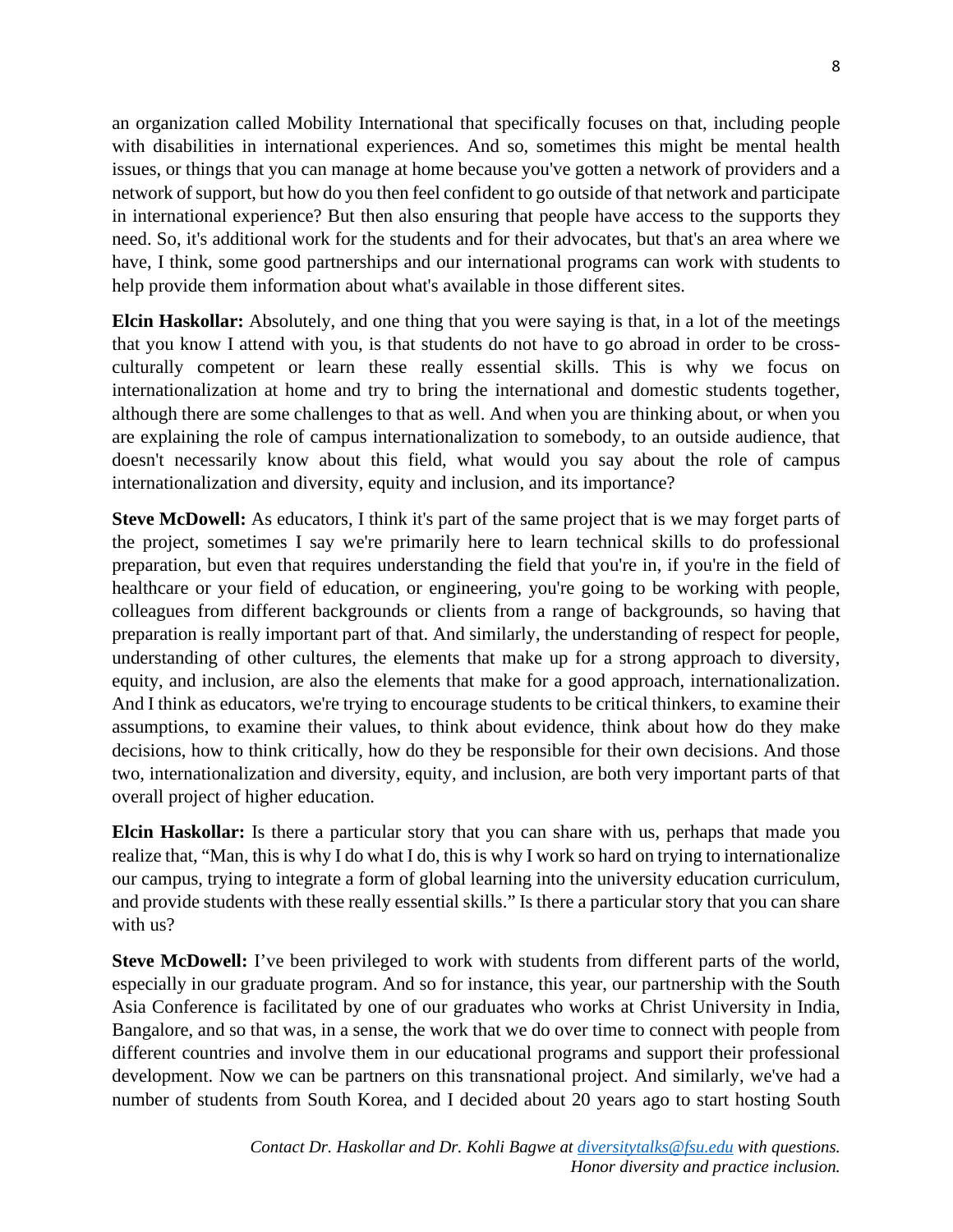Korean scholars and journalists as visiting scholars at FSU, and as a result, now we have a good network of alumni and former visitors. We were trying to make some initiatives this past year to build on those relationships and do a reception, but we have to put that on hold for now with COVID, but those are kind of networks of relationships that over the long term really enhance our life at the university, really enrich our lives here, and I think provide examples for students. We've done panels on Korean journalism, for instance, for the last couple of springs that again, allow us to draw on the strength of those networks.

**Elcin Haskollar:** Do you think that you'll ever come to a point where you'll say, "I'm done, the FSU campus is internationalized. My work is done. It looks amazing. This work is done." Do you think we'll ever get to a point like that?

**Steve McDowell:** I think it's like other core values, like democracy, or human rights ,or research learning, the core values that orient a university is that you may have put programs in place that allow you to deliver certain types of outcomes for students and faculty, but then you'll discover as part of that process, other needs and other opportunities, so that it's one of these things that you'll always gonna have more opportunities, and you're always gonna have more challenges, even with, I think some of the successes that we've had at Florida State University, and we've been recognized by a couple of our large national organizations with awards for our campus internationalization. But at the same time, having achieved and documented some of those things that we've been doing, helps us recognize additional opportunities.

**Elcin Haskollar:** Absolutely, the challenges always bring new opportunities, like in the case of COVID-19, it put a pause on a lot of the international initiatives, but really force people to think outside of the box and come up with innovative ways to still engage their students cross-culturally and internationally. I have a final question for you. You are a teacher, you're a mentor, you're an advisor to many undergraduate and graduate students, let alone for faculty members like myself, and what would you recommend to newcomers who want to incorporate diversity, equity, and inclusion in that work?

**Steve McDowell:** A lot of what we do is built on relationships, and we don't realize that... So, at a university, for instance, as a faculty member, you might say, "I really have to focus on my courses and really have to focus on my research program." And there's a lot of incentives that seem to encourage you to go in that direction, but what you're missing there is the diversity that's on a university campus. So, as a faculty member or as a staff member... I started going to, for instance, I knew someone in geography when I came here, and so I started going to the geography brown bag lunches, and I met a guy who we collaborate in a bunch of papers and on a book, International Communication, and I've had great colleagues in education in other units around campus. So, I would say that's part of getting the benefits of a campus life, but it's also the part of the diversity, is making the effort to get out, and meet people, and develop relationships, 'cause it makes our jobs much more enjoyable to get to know people around campus. And I know we're all very busy, and we all have a lot to do, but that's... And for students too, I encourage them to say, if you have the opportunity to go to a talk and go introduce yourself to somebody, it's good practice. We tell students.... networking, get to know people, talk to people. And we're in a unique situation at a university where many other people don't have that opportunity at the workplace. There's not a lot